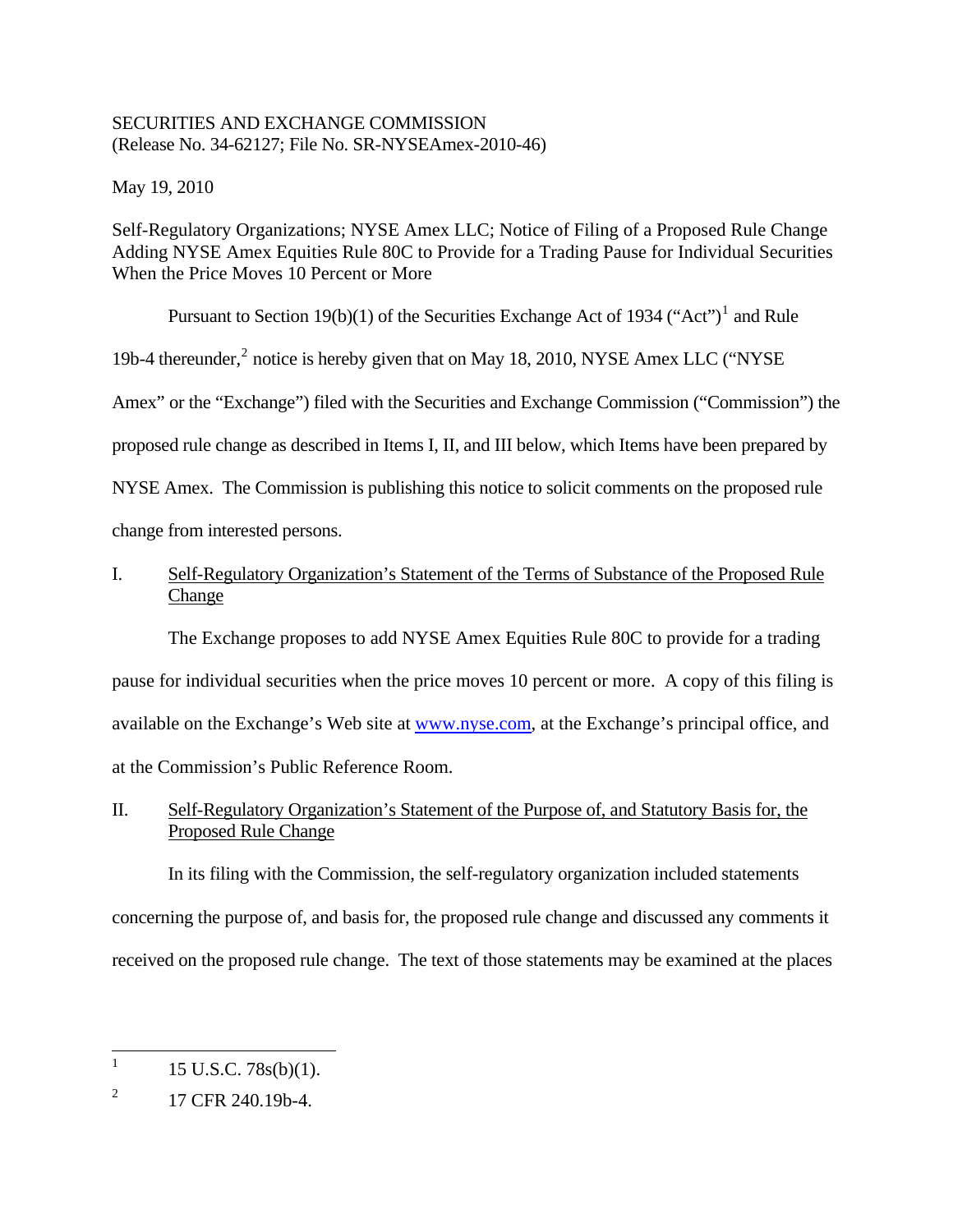specified in Item IV below. The Exchange has prepared summaries, set forth in sections A, B, and C below, of the most significant parts of such statements.

# A. Self-Regulatory Organization's Statement of the Purpose of, and Statutory Basis for, the Proposed Rule Change

1. Purpose

The Exchange proposes to add NYSE Amex Equities Rule 80C to provide for a trading pause for individual securities for which the Exchange is the primary listing market if the price of such security moves 10% or more from a sale in a preceding five-minute period. The Exchange is proposing this rule addition in consultation with other markets and staff of the Securities and Exchange Commission to provide for uniform market-wide trading pause standards for individual securities in the S&P 500® Index that experience rapid price movement, as set forth below.

The Exchange is proposing that this rule be implemented on a pilot basis, set to end on December 10, 2010. During this pilot period, the rule would be in effect only with respect to securities included in the S&P 500<sup>®</sup> Index. During that pilot period, the Exchange will continue to assess whether additional securities need to be added and whether the parameters of the rule would need to be modified to accommodate trading characteristics of different securities.

As proposed, NYSE Amex Equities Rule 80C would enable the Exchange to pause trading in an individual security listed on the Exchange if the price moves by 10% as compared to prices of that security in the preceding five-minute period during a trading day, which period is defined as a "Trading Pause." To enable the market to absorb the opening price of a security and to participate in the close, as proposed, the proposed rule would be in effect from 9:45 a.m. to 3:35 p.m., Eastern Time.

2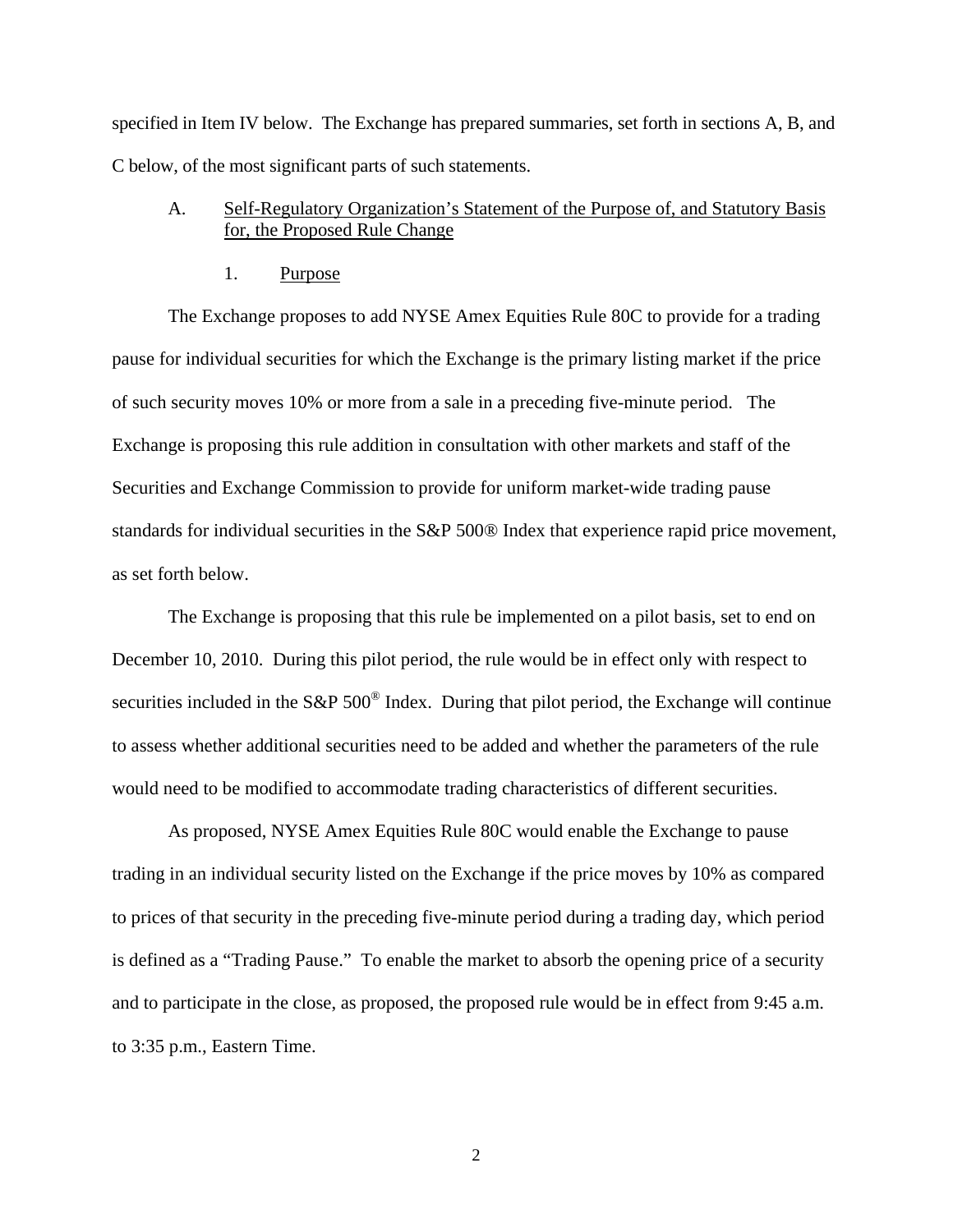Proposed NYSE Amex Equities Rule 80C(b) sets forth the re-opening procedures following a Trading Pause. As proposed, Designated Market Makers ("DMM") at the Exchange would be responsible for re-opening trading at the end of the Trading Pause in a manner similar to existing procedures set forth in Rule 123D, subject to specified revisions. First, unlike the regular procedures for publishing indications after a halt, an indication shall be published as close to the beginning of the Trading Pause as possible and such indications shall be updated until the security has re-opened. Note, however, that the security may re-open even if the DMM does not have an opportunity to update an indication to reflect changes to order flow before the re-opening time. Second, any re-openings following a Trading Pause are not subject to the requirements that (i) a minimum of three minutes must elapse between the first indication and a security's re-opening, or (ii) if more than one indication is published, a minimum of one minute must elapse before a security's re-opening. Third, the Exchange shall publish Order Imbalance Information, as defined in Rule 15(c), approximately every 15 seconds following the imposition of the Trading Pause until the security re-opens.

Unlike a re-opening following a regulatory halt, the re-opening of a security following a Trading Pause shall be at the end of the Trading Pause. Such re-opening may be either on a trade or a quote. However, in the event of a significant imbalance, the Exchange may delay the reopening of the security past the five-minute Trading Pause period. The Exchange will notify other markets if it cannot reopen because of issues unrelated to an order imbalance, thereby enabling other markets to resume trading even if the primary market has not re-opened. The Exchange notes that if it re-opens the security after other markets have resumed trading, such reopening is subject to Rule 611(b)(3) of Regulation NMS as an exception to the Order Protection Rule.

3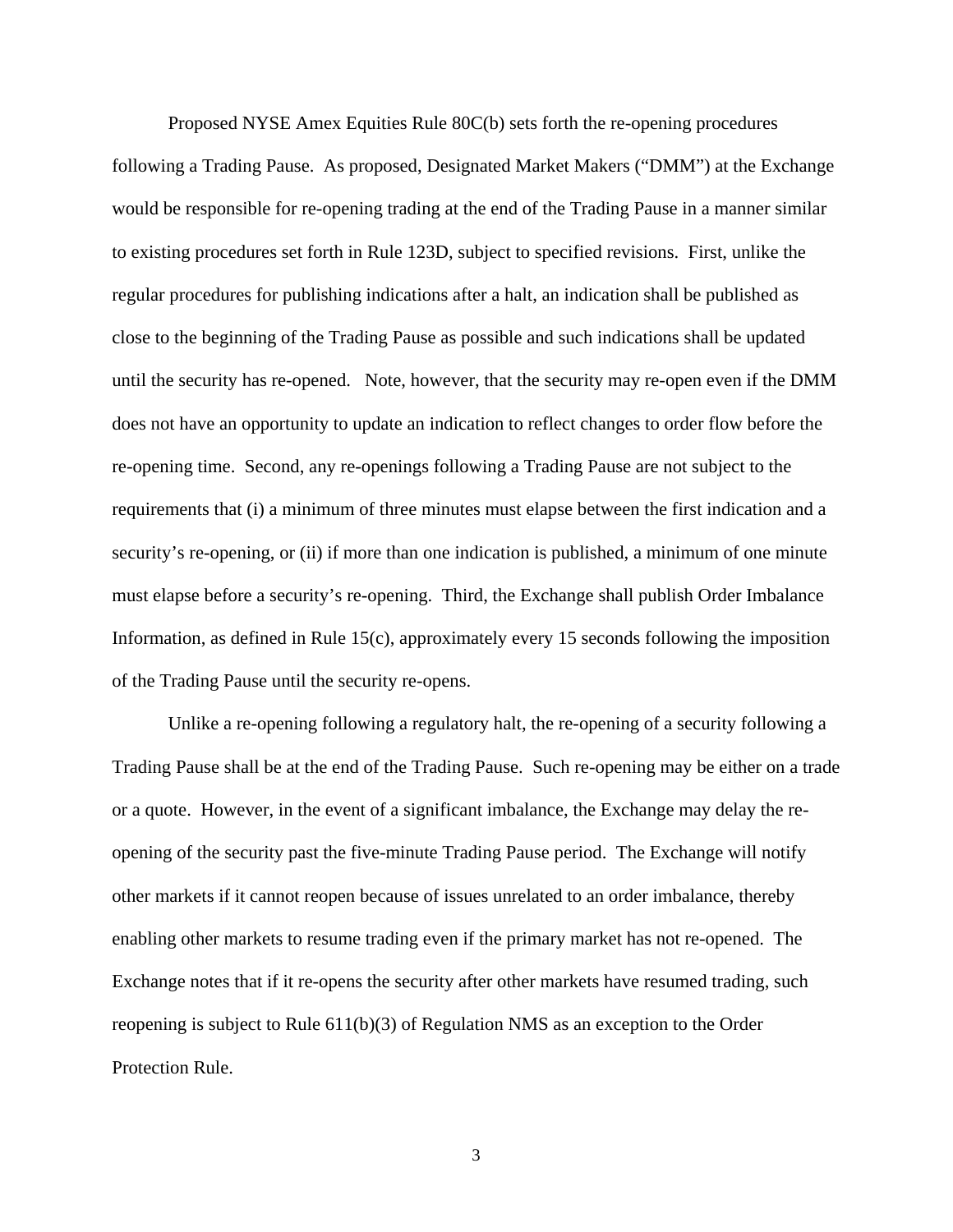The 10% or more move in price will be calculated every second by comparing each last consolidated sale price of a security ("Trigger Trade") during the preceding second to a reference price (the "Calculation Time"). For purposes of this calculation, the reference price shall be any transaction in that security printed to the Consolidated Tape during the five-minute period before the Calculation Time. Because the calculation period begins at 9:45 a.m., trades occurring after 9:45 a.m. may be a Trigger Trade, however, the reference price(s) for such Trigger Trades will begin at 9:45 a.m. In such case, in the first five minutes of the calculation period, the reference prices for a Trigger Trade will not be based on five minutes of trading in that security. For example, a trade at 9:45:05 will be compared only to trades between 9:45:00 and 9:45:05. The last potential Trigger Trade will be at 3:35 p.m., so that such Trading Pause will end at 3:40 p.m.

As proposed, only regular way, in-sequence transactions qualify as either a Trigger Trade or a reference price. To ensure that erroneous executions do not trigger a Trading Pause, the Exchange also proposes that it can exclude a transaction price from use as a reference price or Trigger Trade if it concludes that the transaction price resulted from an erroneous execution.

The proposed rule further provides that if a Trading Pause is triggered, the Exchange will immediately notify the single plan processor responsible for consolidation of information for the security.

In addition, if the listing market for a security that trades on the Exchange on an unlisted trading privilege basis pauses under its respective rules, the Exchange will also pause trading in that security until the listing market has either resumed trading or the Exchange has received notice from the primary listing market that trading may resume. If the primary listing market does not reopen trading in the security within 10 minutes of notification of a trading pause, the Exchange may resume trading of the security.

4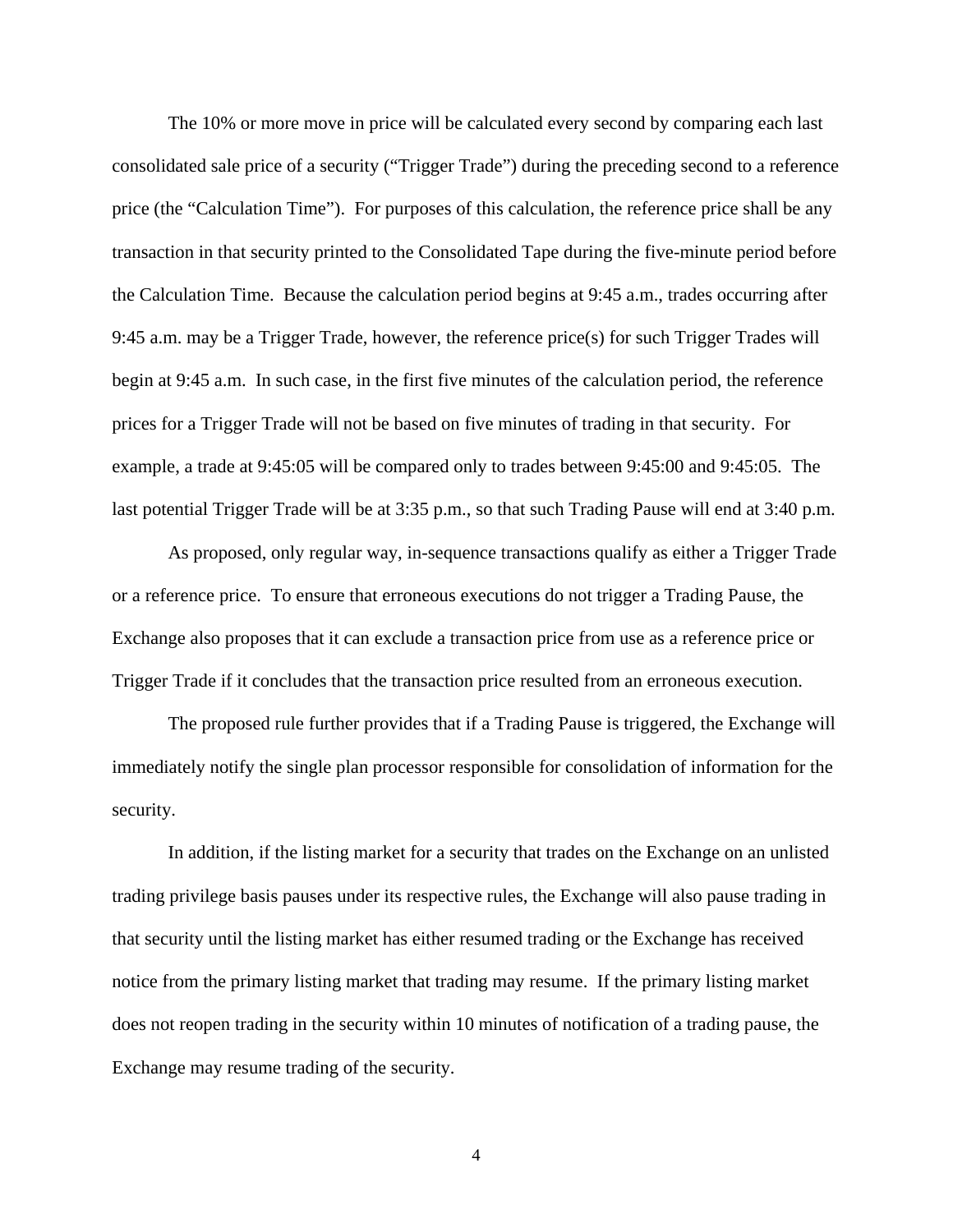### 2. Statutory Basis

The statutory basis for the proposed rule change is Section 6(b)(5) of the Securities Exchange Act of 19[3](#page-4-0)4 (the "Act"), $3$  which requires the rules of an exchange to promote just and equitable principles of trade, to remove impediments to and perfect the mechanism of a free and open market and a national market system and, in general, to protect investors and the public interest. The proposed rule change also is designed to support the principles of Section  $11A(a)(1)<sup>4</sup>$  $11A(a)(1)<sup>4</sup>$  $11A(a)(1)<sup>4</sup>$  of the Act in that it seeks to assure fair competition among brokers and dealers and among exchange markets. The Exchange believes that the proposed rule meets these requirements in that it promotes transparency and uniformity across markets concerning decisions to pause trading in a security when there are significant price movements.

#### B. Self-Regulatory Organization's Statement on Burden on Competition

The Exchange does not believe that the proposed rule change will impose any burden on competition that is not necessary or appropriate in furtherance of the purposes of the Act.

## C. Self-Regulatory Organization's Statement on Comments on the Proposed Rule Change Received from Members, Participants or Others

No written comments were solicited or received with respect to the proposed rule change.

### III. Date of Effectiveness of the Proposed Rule Change and Timing for Commission Action

Within 35 days of the date of publication of this notice in the Federal Register or within such longer period (i) as the Commission may designate up to 90 days of such date if it finds such longer period to be appropriate and publishes its reasons for so finding or (ii) as to which the self-regulatory organization consents, the Commission will:

<span id="page-4-0"></span> 3 15 U.S.C. 78f(b)(5).

<span id="page-4-1"></span><sup>4</sup> 15 U.S.C. 78k-1(a)(1).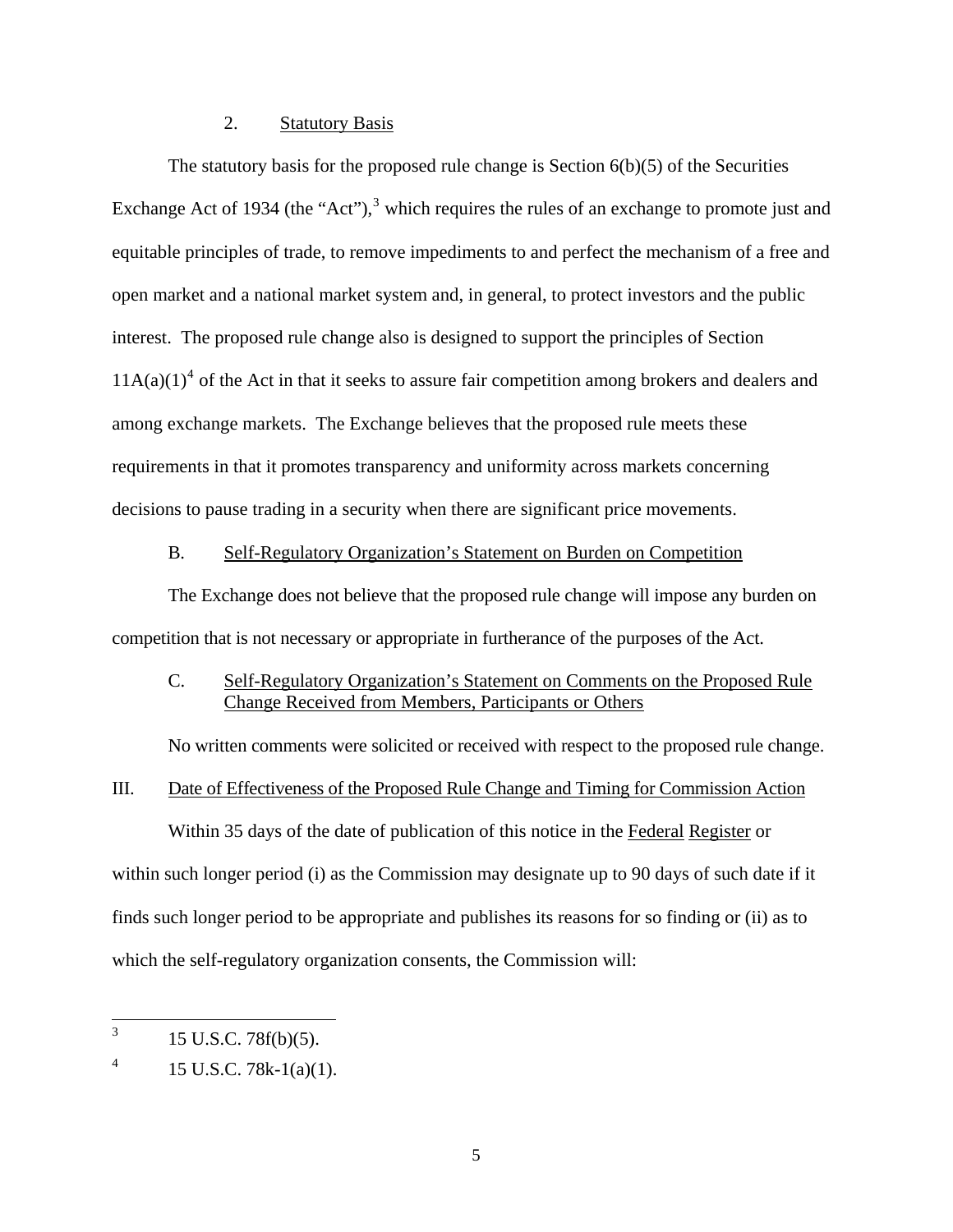- (A) by order approve the proposed rule change, or
- (B) institute proceedings to determine whether the proposed rule change should be disapproved.<sup>[5](#page-5-0)</sup>

#### IV. Solicitation of Comments

Interested persons are invited to submit written data, views, and arguments concerning the foregoing, including whether the proposed rule change is consistent with the Act. Comments may be submitted by any of the following methods:

#### Electronic comments:

- Use the Commission's Internet comment form (<http://www.sec.gov/rules/sro.shtml>); or
- Send an e-mail to [rule-comments@sec.gov.](mailto:rule-comments@sec.gov) Please include File Number SR-NYSEAmex-2010-46 on the subject line.

### Paper comments:

• Send paper comments in triplicate to Elizabeth M. Murphy, Secretary, Securities and Exchange Commission, Station Place, 100 F Street, NE, Washington, DC 20549-1090.

All submissions should refer to File Number SR-NYSEAmex-2010-46. This file number should be included on the subject line if e-mail is used. To help the Commission process and review your comments more efficiently, please use only one method. The Commission will post all comments on the Commission's Internet Web site (http://www.sec.gov/rules/sro.shtml). Copies of the submission, all subsequent amendments, all written statements with respect to the proposed rule change that are filed with the Commission, and all written communications relating to the proposed rule change between the Commission and any person, other than those that may be withheld from the public in accordance with the provisions of 5 U.S.C. 552, will be

<span id="page-5-0"></span> 5 The Commission notes that the Exchange has requested accelerated approval of the filing.